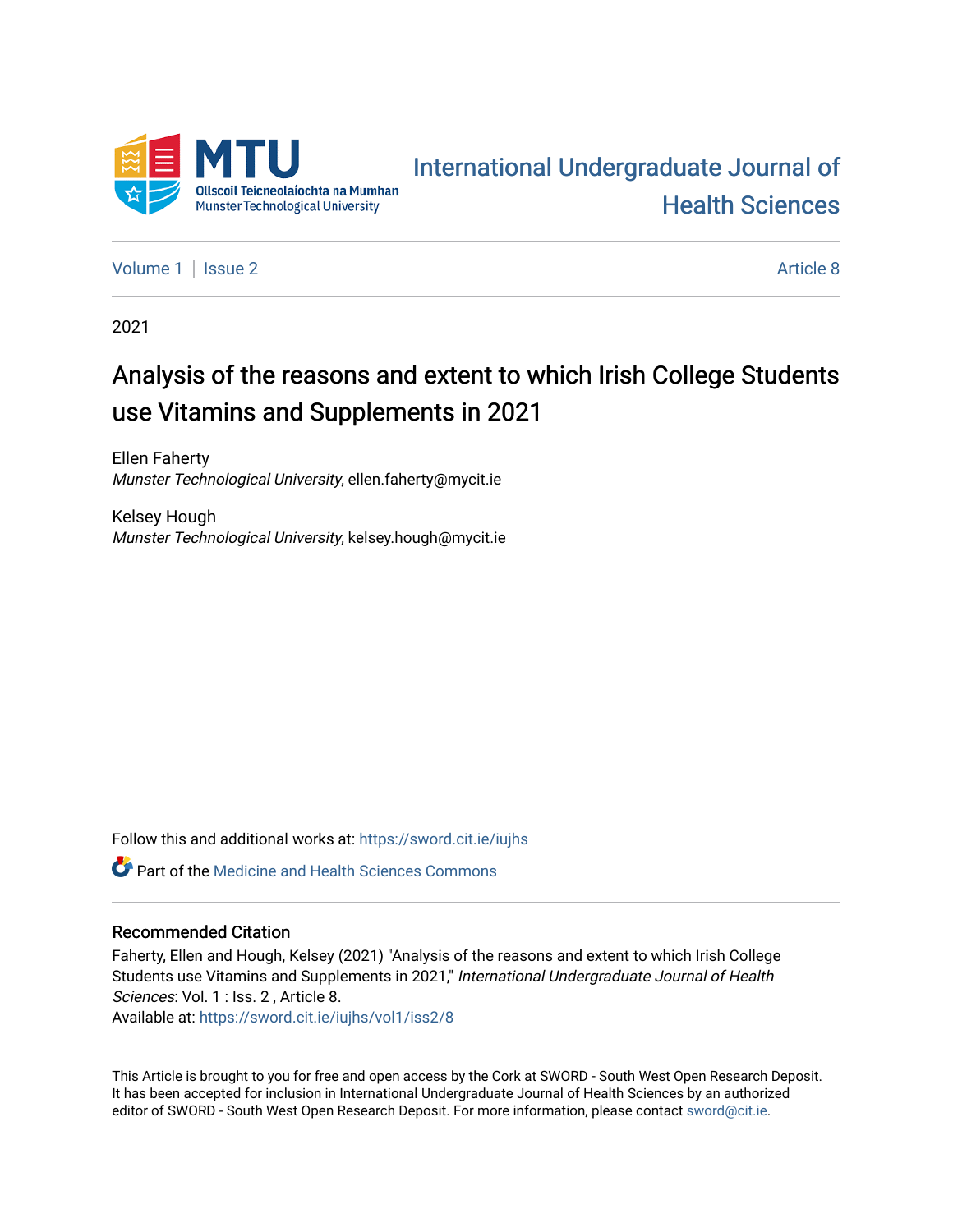# **Analysis of the Reasons and the Extent to Which Irish College Students Use Vitamins and Supplements in 2021**

#### **Ellen Faherty\* and Kelsey Hough\***

\*Department of Biological Sciences, Munster Technological University, Bishopstown, Cork, Ireland.

#### **ABSTRACT**

The aim of the current study was to establish the health, personal and social factors that influence the use of vitamin/supplements (VS) among college students in Ireland. An online questionnaire was carried out on 495 Irish third level students during March 2021. The questionnaire included enquiries about demographic characteristics, understanding of health, VS use and factors that influence this. VS use was reported by 82.6% of the surveyed population despite previously published reports that VS usage is typically higher in older cohorts. It was seen that Vitamin D, multivitamins and iron are used most commonly. This usage was highly influenced by the desire to maintain general health on a personal level and also encouraged more socially by global health threats. Students' use of VS is affected by a broad array of factors. The most common health related factor that influenced VS use was the emerging correlation between Vitamin D and improved COVID-19 prognosis. Recommendations from friends, family and word of mouth proved to be the most influential social factor while on a personal level maintenance of general health was the most impactful factor. This highlights a worrying trend as it is clear a gap exists between medically diagnosed deficiencies and VS usage. Existing knowledge could be enhanced with additional information and education on this topic for both the consumer and medical professionals.

**KEYWORDS:** Vitamins, supplements, college, students, Irish.

#### **INTRODUCTION**

A food supplement is defined by the European Food Safety Authority as a concentrated source of nutrients or other substances with a nutritional or physiological effect, whose purpose is to supplement a normal diet (EHSA, 2017). The use of vitamins/supplements (VS) has been seen to steadily increase with time, perhaps owing to the increased variety of VS available which has increased from 700 in 2007 to 2,500 in 2017 (Food Safety Authority of Ireland, 2020). This is also due in part to the personal, social and health related factors perceived by the user that change with time. Due to the rapid changes seen in such trends, the findings of this study would be better complimented by more recent reports however this data was not available at the time of analysis.

The global dietary supplement market size was estimated at \$140.36 billion in 2020 and is expected to reach \$151.85 billion in 2021 (Grandview Research, 2018). This lucrative market requires regulation to protect both product integrity and consumer safety. The EU Register of Nutrition and Health claims provides a reference of the acceptable health claims that can be made by a product with the aim of protecting the consumer from emphatic advertising and marketing efforts (EU Commission, 2008). This ensures that any claim made in the EU is clear, accurate and based on scientific evidence.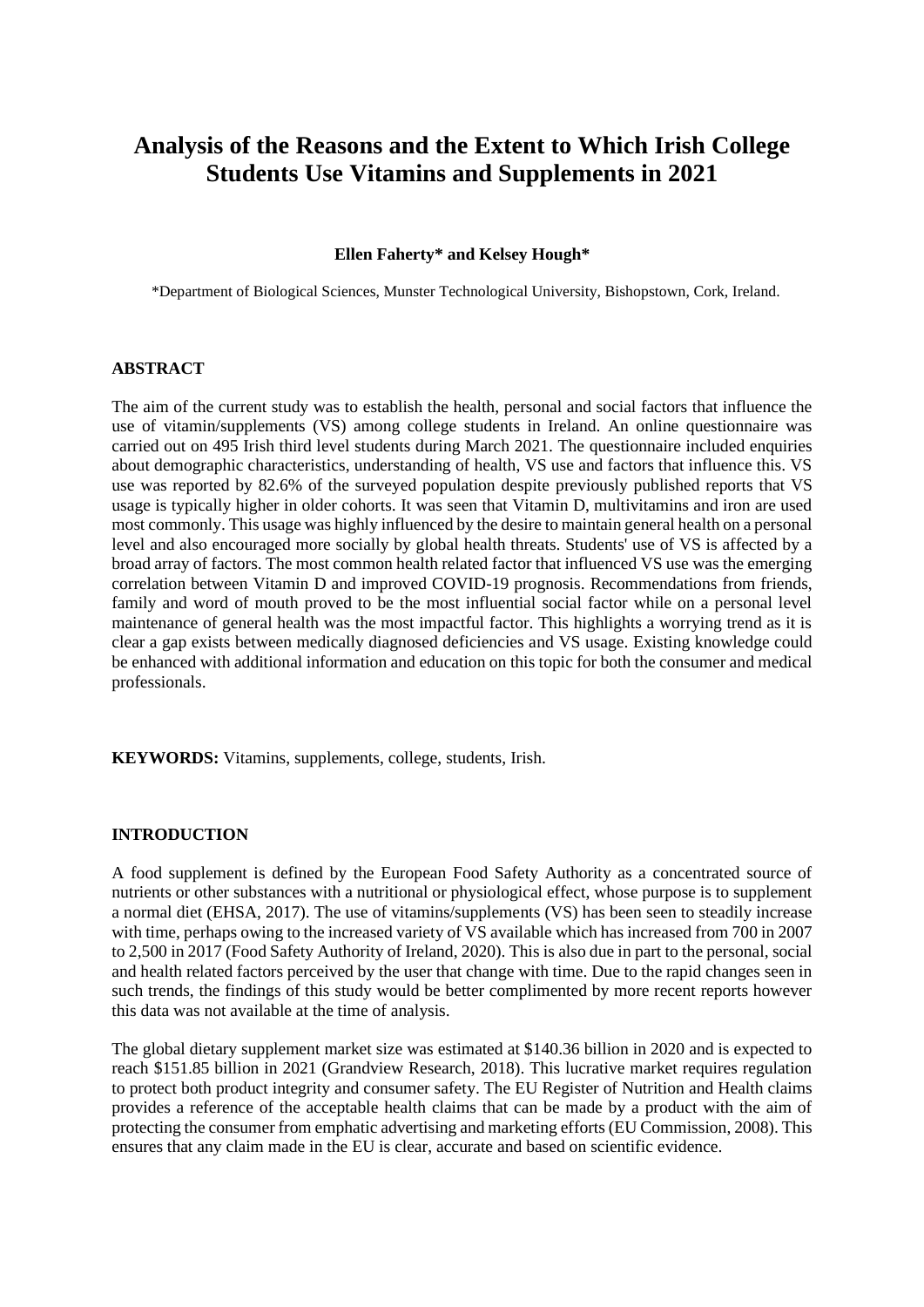The evidence from numerous studies shows that VS users differ from non-users in demographic characteristics as well as certain psychological factors (Dickinson and MacKay, 2014). VS use in many populations has been consistently reported to increase with age, education, and socioeconomic status, with females being more likely to use VS also (Dickinson and MacKay, 2014). Previously reported reasons for VS use refer to improvement and maintenance of general health and help in attaining recommended intakes. These associations with VS use have been studied extensively in other countries, however little is known about VS users and non-users in Ireland.

VS use in Ireland is most relevant in the context of Vitamin D supplementation. Vitamin D deficiency is common across all age groups in Ireland with 47% of 18–39-year- olds suffering from this deficiency (Joint Committee on Health, 2021). The recommended intake of 20-50ug per day cannot be met by diet alone constituting the need for supplementation (Joint Committee on Health, 2021). This represents warranted use of VS across the population, exemplifying a rich environment in which to study VS consumption in a broader context. However, this is outside the scope of the current study.

The aim of the current study was to determine the health, personal and social factors that influence VS use among Irish students, the first investigation of this kind in this population.

# **MATERIALS AND METHODS:**

#### **Survey Population**

This study is based on Irish third level students between the ages of 18 to 30+, conducted from March 1st to March 29th, 2021. Three demographic characteristics were used as covariates in the analysis: gender, age and perception of own health status to which the respondents belong. A total of 500 students were surveyed of which 495 were deemed valid. Excluded were those who did not provide valid acknowledgement of consent.

#### **Ethical Approval**

An ethics application was made to the module co-ordinators in lieu of MTU Research Ethics Committee and submitted on the 23<sup>rd</sup> of February 2021. The application form provided details on the research protocol through a series of yes or no questions and description of the research to be undertaken. In the interest of ethics all data collected was anonymized. The participants were briefed on the purpose of the study asked to consent to the collection and storage of the data provided. Data was stored on personal computers with protective passwords. The data was retained for the duration of the research and destroyed in June 2021.

#### **Questionnaire Design**

The survey was conducted using Google forms. The use of VS was ascertained using a combination of open and closed question types with participants provided with the option for free text in some cases. The analysis was limited to dietary supplements containing vitamins and/or minerals or both and included those both freely available and medically prescribed. Individual and combined preparations of vitamins and minerals were included. Excluded from this analysis were meal replacement products.

#### **Mechanism of Distribution**

Surveys were distributed online via University College Cork's student survey database. Social media were also used as a means of distribution via link sharing on Facebook and WhatsApp.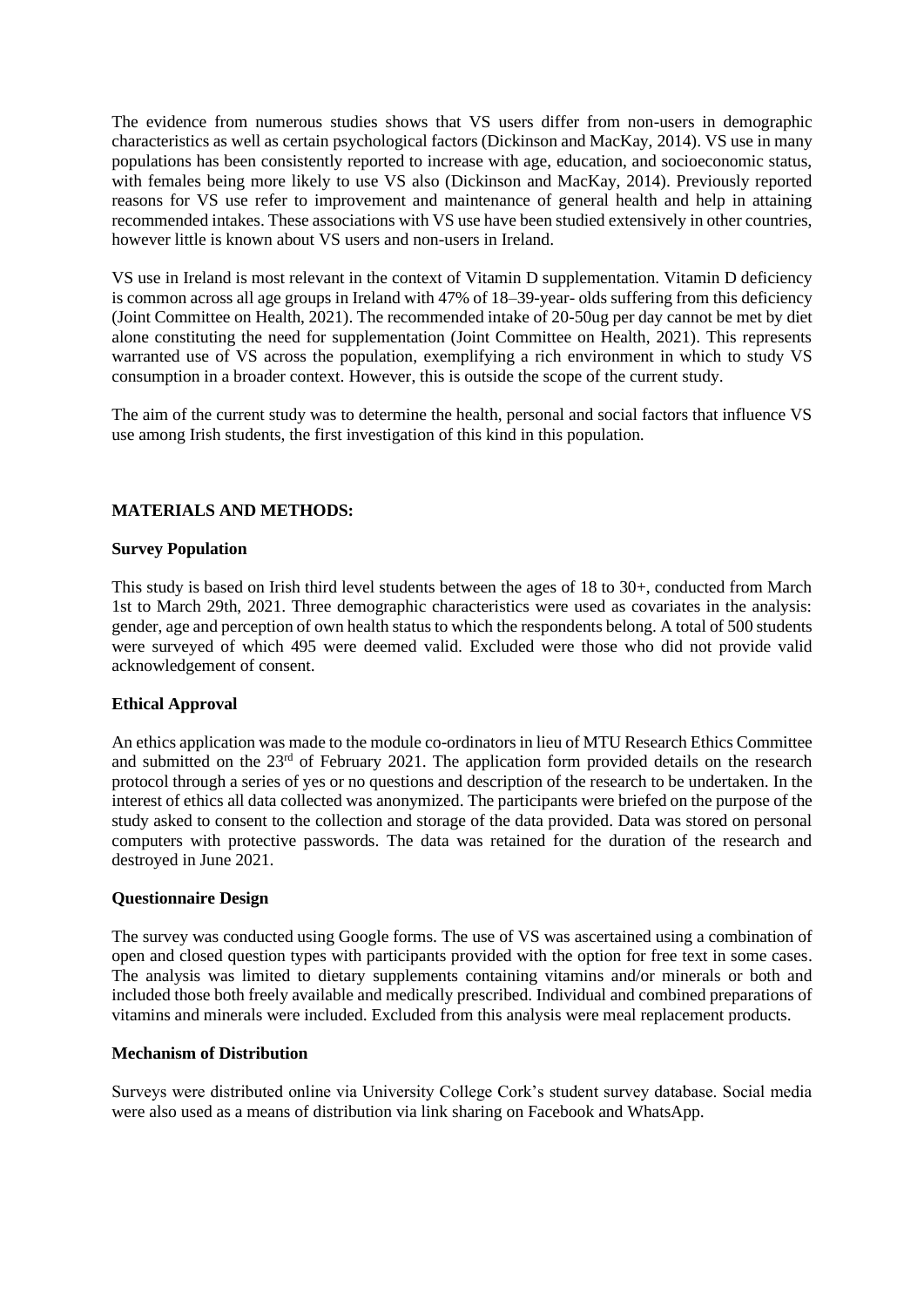#### **Mechanism of Data Analysis:**

Data generated from the Google forms survey were transformed and gathered on Microsoft Excel for analysis, being also categorical in nature. Likert scale analysis was applied to appropriate questions and analysed accordingly in terms of percentage of total survey population. Options provided in free text were also analysed and tabulated accordingly. Bar charts were used to represent the data provided in relation to the main reasons, personal factors and health related influences that impact the student's use of VS.

# **RESULTS**

#### **Participant Characteristics**

A total of 495 student responses were included in the analysis. The participants were characterised as follows: Sex (77.2% females, 22.2% male, 0.4% non-binary, 0.2% prefer not to say.) The age of the population ranged from 18 to 30+ with the age breakdown as follows: (18-20, 35.4%.) (21-23, 43.6%)  $(24-26, 7.5\%)$   $(27-29, 3.8\%)$   $(30+, 9.7\%)$ .

Participants were also characterised in terms of college department (29.3% Science, Engineering and Food Science), (25.7% Medicine and Health), (21.8% Arts, Celtic Studies and Social Science), (18.8% Business and Law), (4.4% Other).

# **Participants' Health and Prevalence of Vitamin/Supplement usage**

When asked to rate their health, participants responded as follows: 31.9% very good, 51.7% good, 13.9% moderate, 2.4% poor, 0% very poor.

Participants were then asked whether they use vitamins or supplements with 82.6% responding yes and 17.4% responding no. In addition to this, participants were asked which vitamins/supplements they use, as summarised in table 1 in which % represents the percentage of respondents. Of the survey population who take VS, 75.3% indicated that they take more than one vitamin/supplement while 24.7% take only one.

The survey population who do not use vitamin supplements were asked to provide reasons for this choice. A selection of common reasons were provided along with the option of free text with participants invited to select as many options as applied to their choice. A total of 88 valid responses were obtained of which 63.6% selected only one reason for their choice while the remaining 36.4% selected 2+ reasons for choosing not to take VS. The results are summarised in table 2.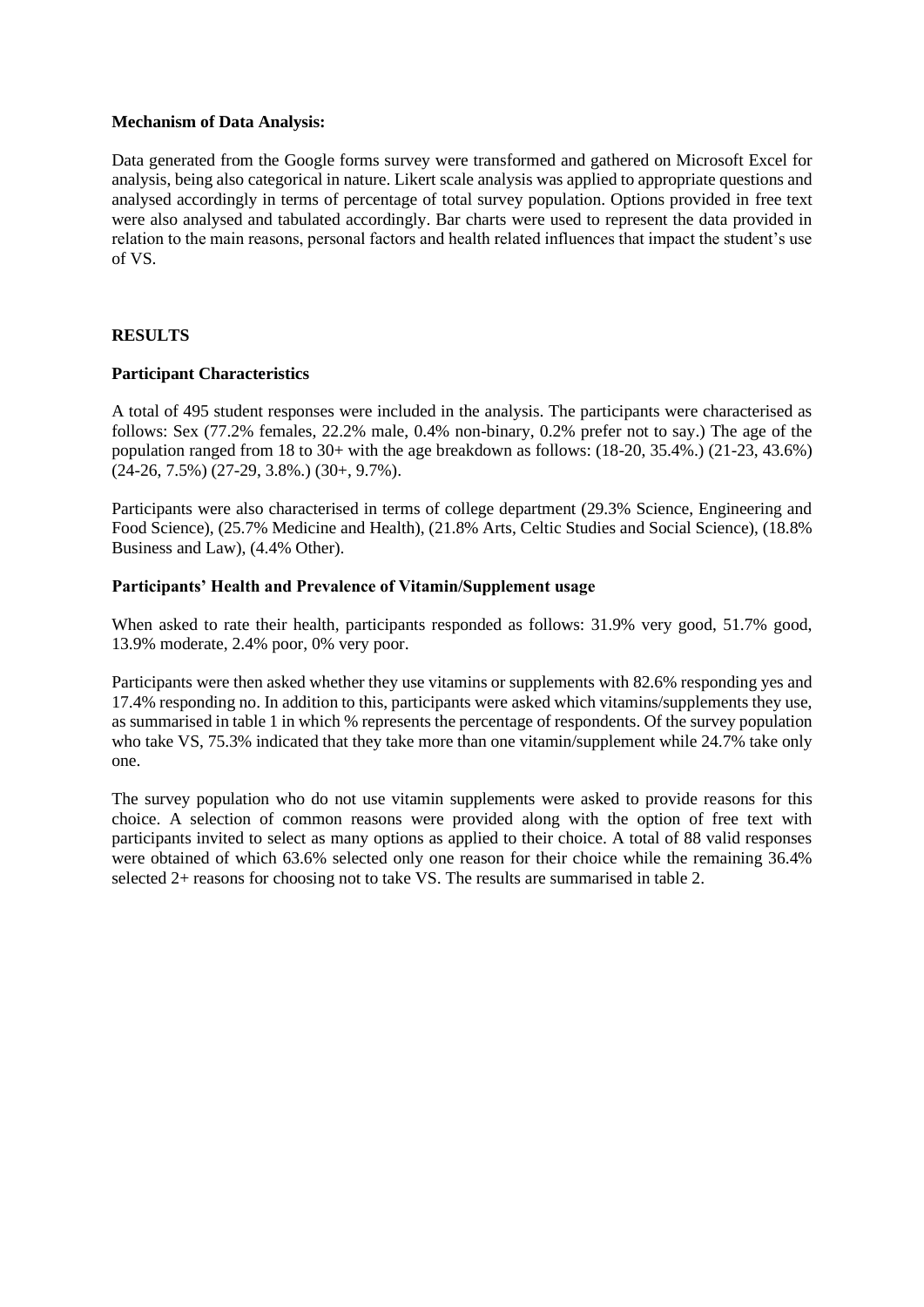| Vitamin/Supplement             | $\frac{0}{0}$ | $N =$          | Vitamin/Supplement                | $\frac{0}{0}$ | $N=$           |
|--------------------------------|---------------|----------------|-----------------------------------|---------------|----------------|
| Vitamin D                      | 19.3          | 240            | <b>Biotin</b>                     | 0.16          | $\overline{2}$ |
| Multivitamins                  | 16.2          | 201            | Iodine                            | 0.16          | $\overline{2}$ |
| Iron                           | 13.7          | 170            | Echinacea                         | 0.16          | $\overline{2}$ |
| Vitamin C                      | 11            | 137            | Spirulina                         | 0.16          | $\overline{2}$ |
| Omega 3/Fish Oil               | 9.08          | 113            | Coenzyme Q10                      | 0.16          | $\overline{2}$ |
| Vitamin B (incl. B12)          | 8.6           | 107            | Curcumin                          | 0.16          | $\overline{2}$ |
| Magnesium                      | 5.6           | 70             | Antioxidants                      | 0.08          | $\mathbf{1}$   |
| Zinc                           | 5.2           | 65             | <b>DIM</b>                        | 0.08          | $\mathbf{1}$   |
| Calcium                        | 3.1           | 39             | Peppermint capsule                | 0.08          | $\mathbf{1}$   |
| Probiotics                     | 1.52          | 19             | Glucomannan                       | 0.08          | 1              |
| Vitamin A                      | 1.2           | 15             | Glucosamine                       | 0.08          | $\mathbf{1}$   |
| Evening Primrose Oil           | 0.8           | 10             | L-arginine                        | 0.08          | $\mathbf{1}$   |
| Folic Acid                     | 0.56          | 7              | Lysine                            | 0.08          | 1              |
| Protein Powder                 | 0.32          | $\overline{4}$ | Lemon Theanine                    | 0.08          | 1              |
| Collagen                       | 0.24          | 3              | Ginseng                           | 0.08          | 1              |
| Ashwaganda                     | 0.24          | 3              | Menomin                           | 0.08          | $\mathbf{1}$   |
| Revive active                  | 0.24          | 3              | Vegan Supplement                  | 0.08          | 1              |
| Creatine                       | 0.16          | $\mathfrak{2}$ | <b>Stress Reducing Supplement</b> | 0.08          | $\mathbf{1}$   |
| Apple Cider vinegar supplement | 0.16          | $\mathfrak{2}$ | Royal Jelly                       | 0.08          | 1              |
| Vitamin E                      | 0.16          | $\overline{2}$ | Rhodiola Rosea                    | 0.08          | 1              |
| Vitamin K                      | 0.16          | $\overline{2}$ | Ginkgo Biloba                     | 0.08          | $\mathbf{1}$   |
| Selenium                       | 0.16          | $\mathfrak{2}$ | Hair, Skin, Nail supplement       | 0.08          | $\mathbf{1}$   |

**Table 1: Breakdown of vitamins/supplements used by 82.6% of survey population.**

#### **Table 2: Analysis of the reasons why students did not use vitamins/supplements in a survey of Irish students aged 18 years and over (N=86):**

| <b>Reason</b>                                                            | Percentage of Respondents (%) |  |  |
|--------------------------------------------------------------------------|-------------------------------|--|--|
| I find it too difficult to get into the habit                            | 30.4                          |  |  |
| I believe my diet satisfies my requirements                              | 26.4                          |  |  |
| I do not feel confident in choosing a vitamin/supplement for myself      | 17.6                          |  |  |
| I do not believe the proclaimed benefits of vitamin/supplement usage     | 8.8                           |  |  |
| Cost                                                                     | 7.2                           |  |  |
| I did not see benefits from previous use                                 | 6.4                           |  |  |
| No evidence for vitamin/supplement usage in the absence of<br>deficiency | 1.6                           |  |  |
| Never thought about taking a vitamin/supplement                          | 0.8                           |  |  |
| Adverse reaction to vitamin usage (Vit C, Headaches)                     | 0.8                           |  |  |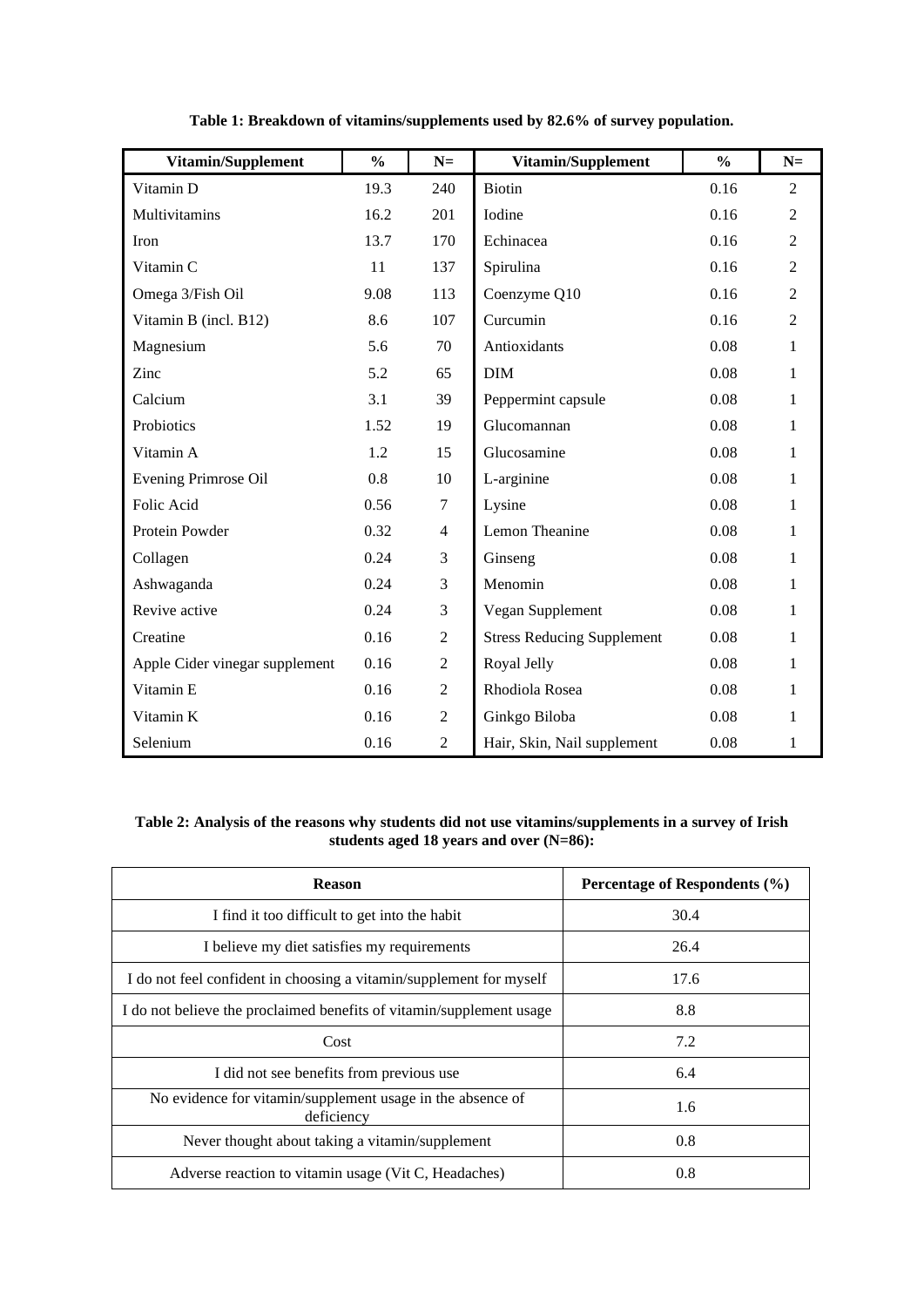Participants were also asked to describe the frequency of their VS usage. From students who provided valid responses (n=418) results were as follows: Every day (66.74%), Regularly (2-3 times a week) (22.72%), Seasonally (6.46%), In response to events (e.g. disease outbreaks/holidays abroad) (2.63%), As remembered (0.96%), In response to deficiency testing (0.48%).

Of the total survey population (n=495), 37.2% had been tested for a vitamin or mineral deficiency while the remaining 62.8% had not been. When asked to provide details of such testing a total of 182 valid responses were obtained with results analysed in terms of individual vitamin/mineral deficiencies which resulted as follows: B vitamins, including B12, (60.9%), Iron (35.3%), Vitamin D (22.2%), Broad panel blood test for deficiencies (5.3%), Calcium (3%), Folic acid (2.6%), Vitamin C (1.9%), Zinc (1.1%), Iodine (0.8%), Copper (0.4%), Potassium (0.4%), Phosphorus (0.4%), Magnesium (0.4%), Vitamin A (0.4%).

# **Influences and Purposes for Vitamin/Supplement Usage:**

The survey population that uses vitamins/supplements (n=412) were asked to further describe the health, personal and social factors that influenced their VS use.

Participants were invited to select all reasons that applied to their VS usage, with the option for free text provided. The main reasons for VS intake were as follows: Boosting immune system (28.3%), deficiency prevention (25.5%), improving energy levels (24%), nutritional requirements (19.9%), symptom relief (1%), cosmetic/beauty purposes (0.9%) and mental health improvement (0.3%). A total of 20.6% of the survey population  $(n=412)$  did not detail the main reasons for VS usage.



**Figure 1: The main reasons for vitamin/supplement intake.**

A total of 40% of the survey population said that no health-related factors encouraged their VS use. The remaining 60% were asked to select all reasons that applied to their intake with the additional option for free text. Answers are in terms of multiple options. Taking vitamin D as a result of COVID-19 (47.5%) was the most common factor. A third of the survey population (34.1%) thought cold and flu outbreaks to be an encouraging factor for the use of vitamin C. Magnesium was used by 9.5% of respondents in response to poor sleep/stress. The most prevalent factor detailed in free text was iron to prevent anaemic conditions (3.3%).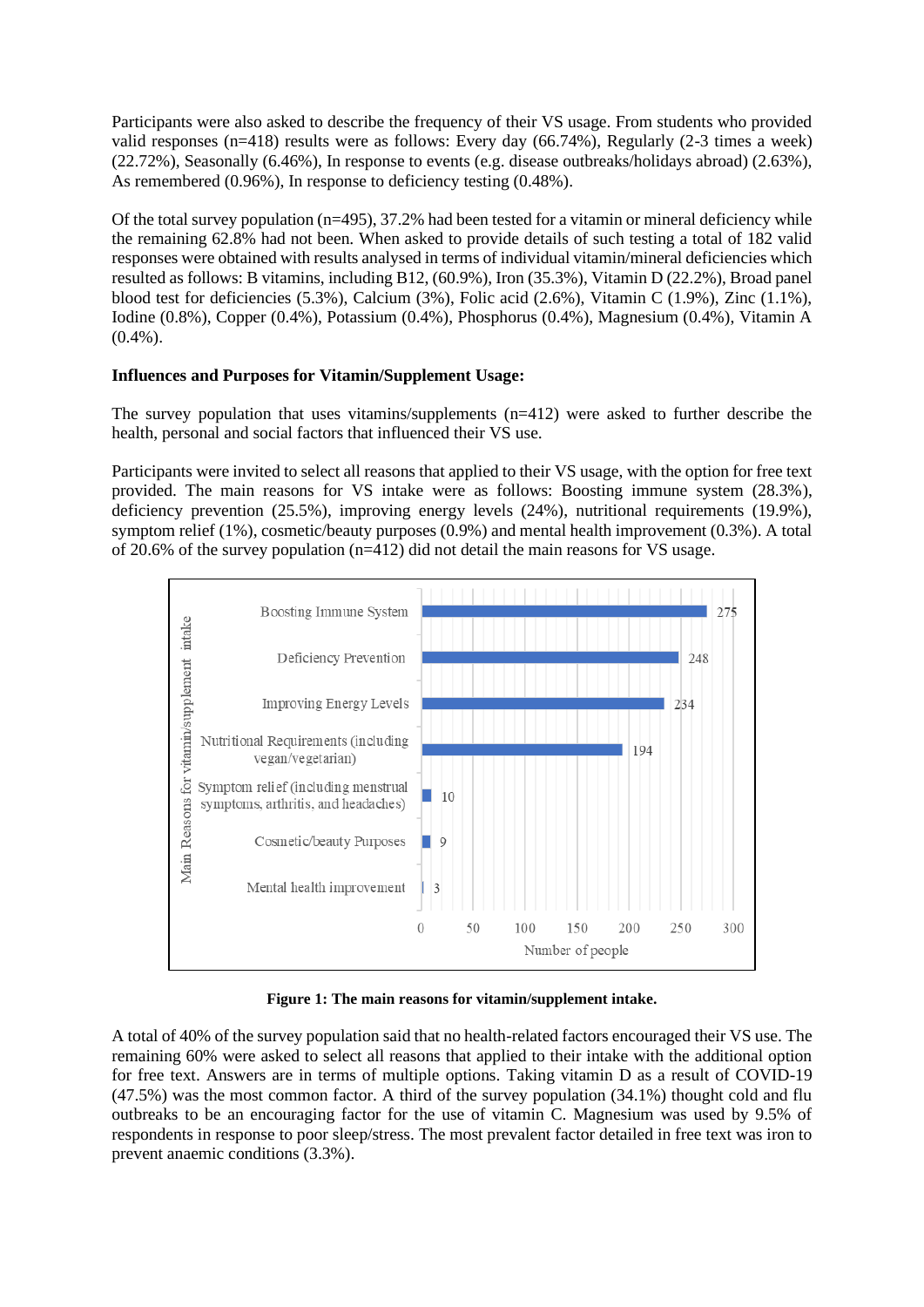

**Figure 2: Health related factors that encouraged vitamin/supplement intake among the survey population.**

Respondents were provided with common influences of VS usage and provided with the option of free to disclose any influences that apply. Analysis accounts for multiple options selected by respondents. The influences for VS use were as follows: influenced by friends/family/word of mouth (40%), advised by doctor/healthcare professional (29.8%), in response to a vitamin deficiency (17.2%), encouraged by advertisements (4.9%), self- research (4.7%), learned about the importance in college modules (2%) and in response to an illness (1.3%).



**Figure 3: Personal and social factors that influenced use of vitamins/supplements.**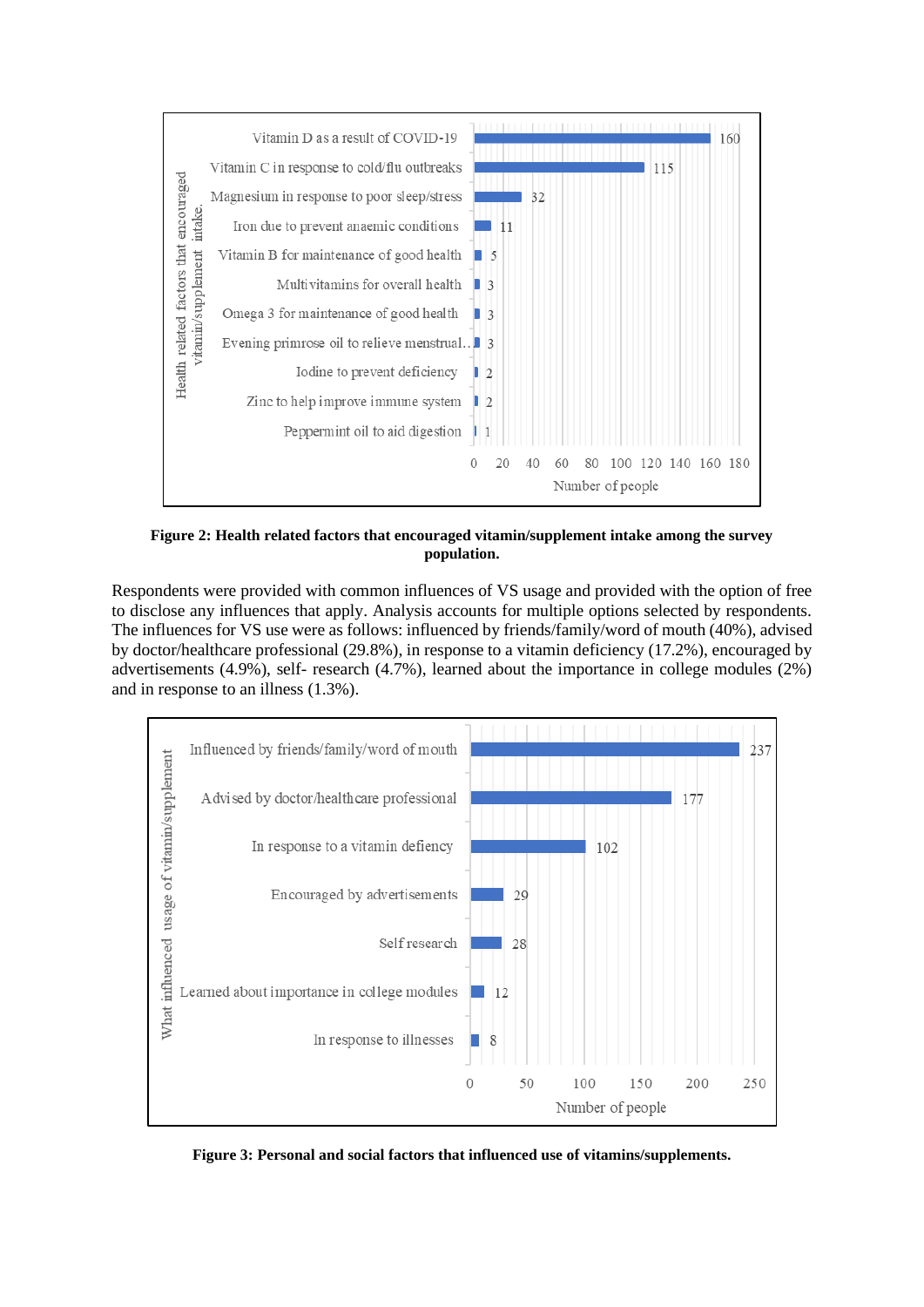#### **Personal Understanding and Behaviour regarding Vitamin/Supplement Usage:**

It was important to address how understanding of VS influenced behaviour and opinions. Therefore, participants were asked whether they believed all VS preparations for any vitamin are created equally. Results were as follows: Yes (11.5%), No (53.3%), I do not know (35.2%).

The survey population who believed all VS were not created equally were asked what they think makes a particular VS superior. Respondents (n=298) were asked to choose from a selection of common options and were also invited to disclose any extra information in the option for free text in which the following results were obtained: dose per unit (23.3%), ingredient type (21.1%), third party verification (21%), form (tablet, liquid, spray, gummy) (17.5%), cost (16.5%), bioavailability (0.4%), and brand reputability (0.1%).

The participants' understanding of the role of VS in health was explored by asking if they had little disposable income whether they would choose to improve their health through food choices/nutrition or through supplementing with VS. 88.1% said they would improve their health through food choices/nutrition while the remaining 11.9% said they would choose to supplement with VS.

# **DISCUSSION**

A survey was conducted of students in third level education in Ireland in 2021 with the aim to establish health, personal and social factors that affected how the students incorporate vitamins/supplements (VS) into their lifestyles. Food supplements are defined by the European Health Safety Authority as concentrated sources of nutrients or other substances with a nutritional or physiological effect. (EHSA, 2017). It is believed that this is the first investigation of its kind among third level students in Ireland.

In order to perform a critical investigation of VS usage among an Irish student population, it was first important to gain an understanding of how participants perceive their own health. Likert scale analysis was applied, with the majority of participants rating their health as good (51.7%) or very good (31.9%). Of the 495 valid responses obtained, 82.6% were VS users while the remaining 17.4% were not. The incorporation of VS into one's routine is influenced by a number of factors and therefore a comparison was made between both those who use VS and those who choose not to.

Of 418 VS users, 66.7% consume VS daily, indicating that VS are a part of their everyday routine and are seen as a positive contributor to health. VS are used seasonally by 6.5% of respondents suggesting they are conscious of potential associated benefits, relating to, for example. cold and flu symptoms during flu season, thus having a positive outlook on VS usage. A further 2.6% take VS in response to events (e.g., disease outbreaks/holidays abroad) indicating that their intake is influenced by current affairs such as the COVID-19 pandemic and emerging research that links Vitamin D to improved prognosis due to its role in the orchestration of the innate and adaptive immune response (McCartney and Byrne, 2020).This indicates that attitudes are malleable and students are open minded to new emerging research that links to their wellbeing.

Notably, less than 1% (0.96%) of users revealed they only take VS as they remembered, indicating that intake is not a habit they prioritise when considering their health. A final 0.5% of users do so in response to deficiency testing. It is not clear whether this low percentage may be due to the lack of deficiency testing amongst the student population or conversely, the absence of deficiency as a result of participants being regular users of VS, preventing states of deficiency developing. A study of students across 5 U.S universities revealed that college students consume more dietary supplements than the general population (Liebermann et al. 2015). Moreover, it has been proven longitudinally that supplementation increases with age, making it likely that habits formed during student life will not only continue but develop further (Liebermann HR et al. 2015).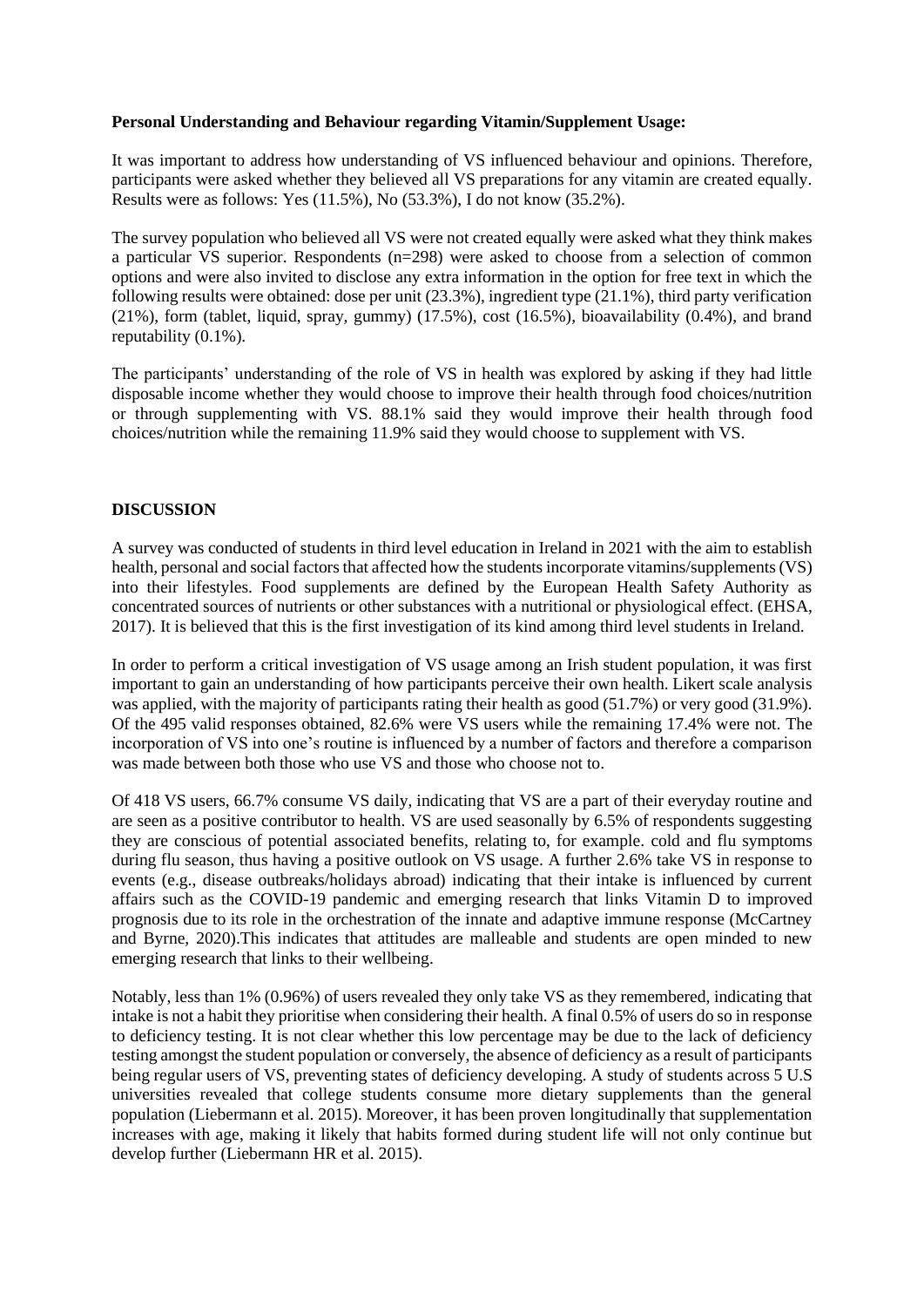Of the VS users surveyed, the majority (54.9%) reported being satisfied that their chosen VS lived up to its claim. A further 16.8% reported being very satisfied with their chosen VS while just 1.5% report being unsatisfied with the VS used. A health claim is any statement that establishes a relationship between dietary intake of a substance and health. The EU register of Nutrition and Health Claims provides a library of both authorised and non-authorised health claims that can be made by an individual nutritional supplement based on scientific research, prohibiting the sale of misleading products in the EU (EU Commission 2008). The students' awareness of this legislation was not established in the current study nor was the basis of their satisfaction (medically defined or personal opinion).

Levels of satisfaction among the survey population cannot be attributed to the efficacy of the VS used alone however, due to the myriad of personal factors that define satisfaction. It is difficult to define what is meant by a satisfactory result from VS use when this usage is not prescribed in a medical context and instead takes place outside medically quantifiable terms. Instead, this is more heavily reliant on personal opinion and perception of health on an individual basis. The potency of the placebo effect should be considered as the field of nutritional supplement research tends to neglect the use of placebo in supplementation studies (Frame, 2018). Satisfaction may also be affected by how compliant the user was relative to the products' recommended guidelines, whether or not deficiency was present and thus ameliorated by use or, whether the user had no insufficiencies due to a well-balanced diet and lifestyle to begin with.

Of the population identified as users, 75.3% use more than one VS regularly while the remaining 24.7% take only one. Evaluation of the individual VS used by students (Table 1) revealed that Vitamin D was the most common choice (19.3%), followed by Multivitamins (16.2%) and Iron (13.7%). The prevalence of Vitamin D usage among an Irish student population in 2021 can be contributed to both long-standing awareness of Vitamin D insufficiency in Ireland (O'Sullivan et al. 2008). A report published by House of the Oireachtas Joint Committee on Health revealed that 47% of 18–39-year-olds in Ireland had a Vitamin D deficiency (Joint Committee on Health, 2021). The current pandemic climate in which Vitamin D levels are positively correlated with improved prognosis regarding COVID-19 (McCartney & Byrne, 2020). This correlates further with motivations for usage detailed by students with 47.5% of those taking Vitamin D doing so as a result of COVID-19 (Figure 2), which demonstrates the impact of health-related factors on VS use.

Personal factors that influence VS use are also represented in the results generated. A large proportion of students in Ireland take VS preventatively regarding future health problems, as seen in Figure 1. Among the 418 users, 28.3% reported using VS to boost their immune system while 25.5% mentioned that their VS use was in an effort to prevent or manage deficiencies. The use of VS to maintain health was also identified as the most frequent motive in previous studies conducted, regardless of the age of participants (Frey et al., 2017). A study carried out among German adults indicated 'prevention of nutrient deficiencies' (62.4%) and 'achievement or improvement of general well-being' (34.7%) as the most common motives for VS use (Frey et al., 2017).

Taking VS for additional personal benefits besides prevention was also reported in this study in Figure 1 such as for the improvement of energy levels (24%). The basis for taking VS to improve energy was explored in a study among various populations worldwide, identifying that the decreased fatigue levels noted by the participants after starting various supplements may have been due to pre-existing deficiencies being managed (Tardy et al., 2020). Interestingly, 19.9% of students reported their use of VS was due to personal nutritional requirements as vegans or vegetarians. The large proportion of this group may be contributed to the age of the participants in this study with 54% of the vegan population and 48% of the vegetarian population in Ireland being between the ages of 18-34 (Bord Bia Insight Centre, 2018).

To gain a further insight into this role of VS in health, the student's likelihood of improving their health through food choices or through use of VS while having little disposable income was explored. A large proportion (88.1%) admitted they would improve their health through their nutritional choices while the remaining 11.9% said they would use VS as a means of improving health. The majority of students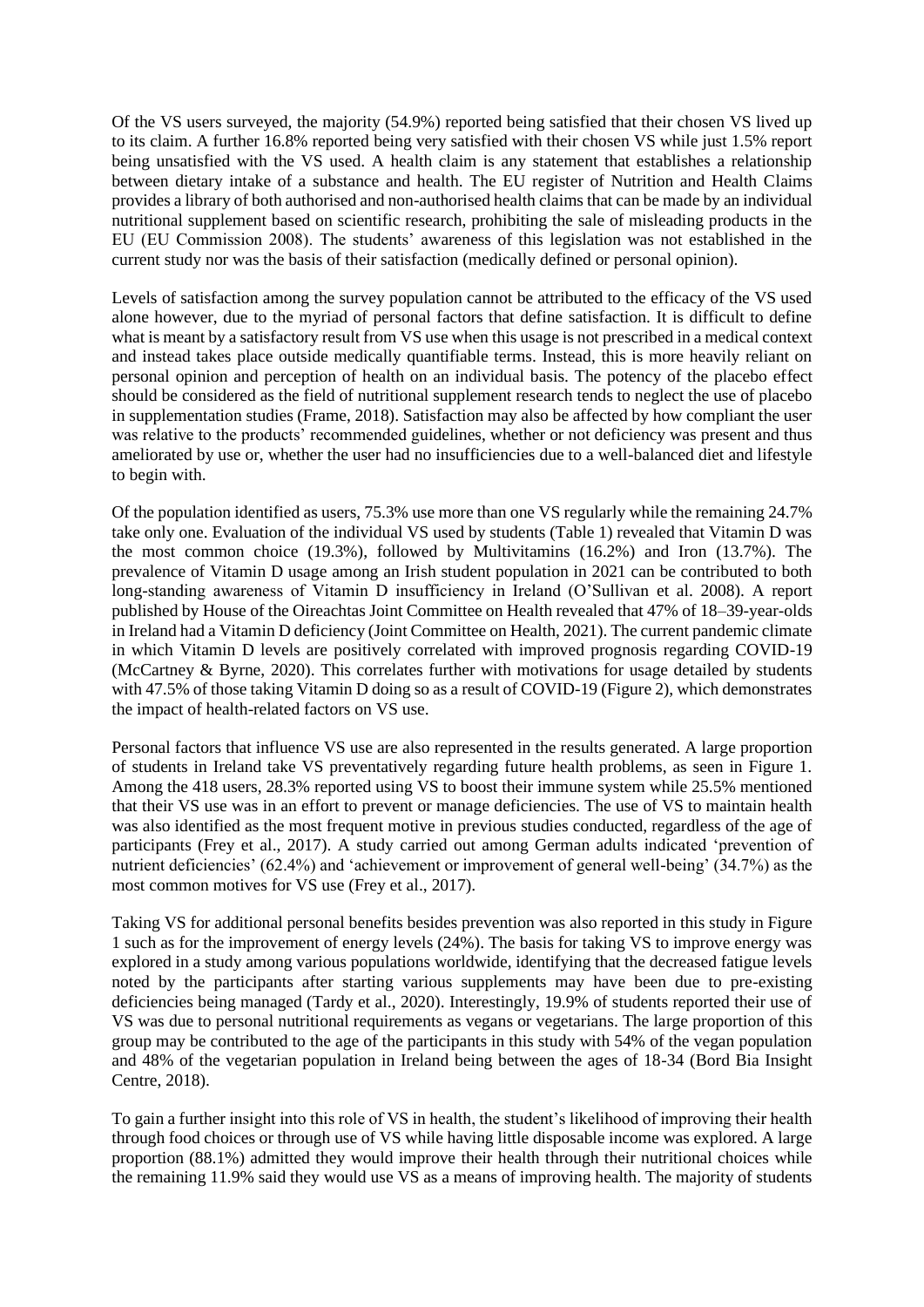choosing to use nutrition as a means of improving health could be due to the students broad understanding that having a

varied and balanced diet is sufficient for providing the vitamins and minerals needed (Tardy et al., 2020). Consequently, the 11.9% who would choose VS could be made up of those who are unable to get the required nutrients through their diet and require extra VS, such as vegans, vegetarians, and those with vitamin deficiencies. This highlights how complex VS use is in the absence of definitive deficiency testing.

Based on a study by Frey et al., (2017), common reasons related to general health are often reported to justify the use of VS. However, other studies have suggested that many VS users perceive supplements to be healthy but were unsure of what exact benefits or risks were associated with VS use (Barnes et al., 2016). This is reflected in the non-users surveyed in the current study of which 17.6% admitted they do not feel confident in choosing a VS for themselves. This presents an opportunity for deficiency testing to provide confidence to the VS user regarding their choice of VS and also the need for this.

The current study expanded on this literature to find that when asked directly about health-related factors that may have encouraged or influenced VS use, various reasons were provided for specific VS use, as seen in Figure 2. The results demonstrate an interesting trend, with a total of 47.5% of VS users reporting that the current understanding of Vitamin D enhancing the immunoprotection against SARS-CoV-2 encouraged them to supplement with Vitamin D (McCartney & Byrne, 2020). Similarly, it was discovered that 34.1% of students were encouraged to take Vitamin C in response to cold or flu outbreaks while 9.5% admitted to taking magnesium supplements because of poor sleep or periods of stress. These results from Figure 2 agree with the aforementioned statement that students are adaptable to incorporating new VS into their diets in response to external cues such as emerging research associated with health but are also aware of responses in their own bodies associated with a need for supplementation.

A study carried out on an Australian student population discovered that >50% of participants were uncertain of the effectiveness of the VS they used (Barnes et al., 2016). It is likely that this is due to difficulty in acquiring sources of information regarding which VS to use. When questioned on whether the students were aware if all VS were equal in their quality or concentration, 35.2% stated that they did not know, highlighting the requirement for further education on VS.

The current study also investigates the social factors that influenced the use of VS in the student population, as summarised in Figure 3. Interestingly, 40% of the population revealed they would be influenced to use VS based upon friends, family, and word of mouth. I

Conversely, 29.8% of students indicated their VS use was based upon advice from a doctor or healthcare professional. While this appeared to be a more trustworthy health source, a study carried out on medical students in Serbia suggested that the education in university modules on VS was lacking and that these healthcare professionals would not feel confident in identifying a VS for a patient to use (Stanojević-Ristić et al., 2017).

Of non-users of VS surveyed, 30.4% attributed their non-use to difficulty faced in adopting the habit of taking VS regularly (Table 2). Habit formation is central to a healthy lifestyle and research has shown that VS users are more likely to adopt habits conducive to health such as a consciously balanced diet and regular exercise habits than non-users (Dickinson et al. 2014). The intrinsic motives of users may explain their decisions to incorporate VS in active pursuit of optimal health and well-being despite this attitude and behaviour profile affiliating them with the population who require supplementation least (Dickinson et al. 2014). This is an example of habit aggregation that is seen among students and indeed the general population that increases positively with age and year of study in the context of health as described by a study of students in Queen's University Belfast and University of Ulster, Northern Ireland (Gray, 2006).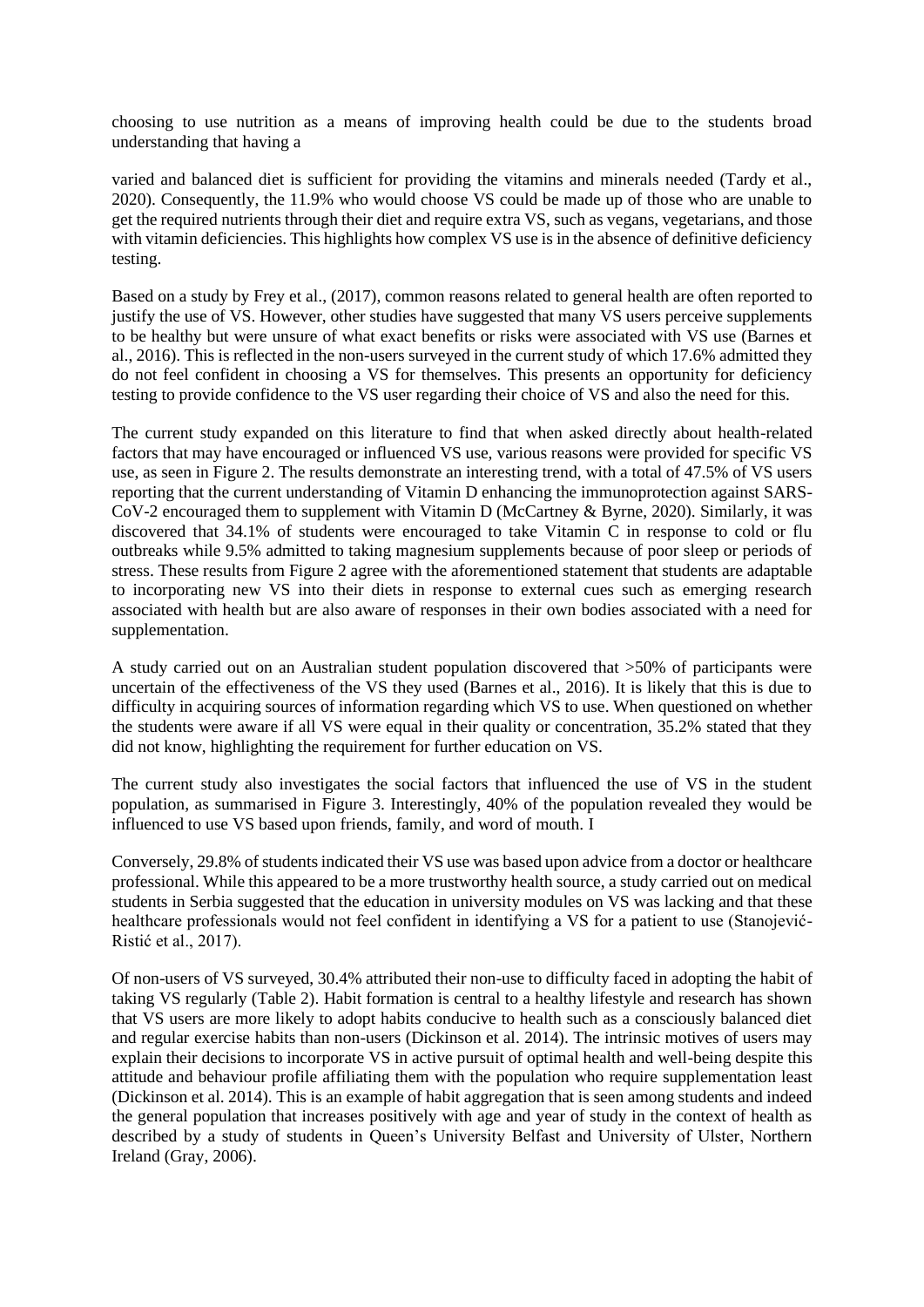It appears that there is somewhat of an understanding of this concept among the student population as 26.4% of VS non-users said that a satisfactory diet justified their decision not to supplement. In the absence of clinical deficiency, VS usage does not reduce the risk of developing non-communicable disease such as cardiovascular disease, cancer and type 2 diabetes mellitus according to results obtained in randomised controlled trials (Zhang et al., 2020). A balanced diet lowers the risk of developing such disease states when sustained across the lifespan (CDC 2021).

The aim of the current study was to establish the health, personal and social factors that determine the use of VS among Irish third level students. It was discovered that students actively engage in VS use. Of the student population surveyed (n=495), 82.6% identify as VS users. When this is contrasted with the proportion of the same population who have been tested for deficiency, (37.2%) it is apparent that there is a gap between levels of usage and levels of testing. VS use among college students is found to be more influenced by nonmedical advice, particularly from friends, family or word of mouth in 40% of cases. This identifies the impact of social influence when choosing to improve one's health, raising the question of whether the general population, as represented by students in this case, have greater confidence in non-medical, media type information sources than traditional medical advice. As established by Stanojević-Ristić et al, (2017), healthcare professionals felt their knowledge of VS from university degree level was insufficient when advising patients. From this it becomes apparent that VS knowledge and information needs to be disseminated from expert level not only to the consumer directly, but also to medical professionals.

Aside from mainstream marketing of VS, additional education or information on such products would be well received by the student population having determined the baseline level of interest in this study. The significance of VS use in student life could be better explored across an extended time period spanning multiple seasons with change in tendencies noted. The current COVID-19 pandemic has induced hyperawareness of health and wellbeing with a potential increase in VS usage as a result. This represents the impact of health-related factors on VS usage among students. This cannot be disclosed with certainty as this study provides the first detailed investigation into this topic among the student population in Ireland, however.

**Corresponding author:** Kelsey Hough (kelseyhough7@gmail.com)

#### **REFERENCES**

Alfawaz, H., Khan, N., Alfaifi, A., Shahrani, F.M., Al Tameem, H.M., Al Otaibi, S.F., Abudigin, W.I., Al-Shayaa, M.S., Al-Ghanim, S.A. and Al-Daghri, N.M. (2017). *Prevalence of dietary supplement use and associated factors among female college students in Saudi Arabia.* BMC women's health, [online] 17(1), p.116. Available at:

https:/[/www.ncbi.nlm.nih.gov/m/pubmed/29166929/?i=12&from=osteoporosis,%20nutrition](http://www.ncbi.nlm.nih.gov/m/pubmed/29166929/?i=12&from=osteoporosis%2C%20nutrition) %20student%20university [Accessed 9 May. 2021].

Barnes, K., Ball, L., Desbrow, B., Alsharairi, N. and Ahmed, F. (2016). *Consumption and reasons for use of dietary supplements in an Australian university population.* Nutrition, 32(5), pp.524–530. Bord Bia Insight Centre (2018). *Growing the success of Irish food & horticulture*. [online] . Available at: https:/[/www.bordbia.ie/globalassets/bordbia2020/industry/insights/consumerinsights/dietary-](http://www.bordbia.ie/globalassets/bordbia2020/industry/insights/consumerinsights/dietary-) lifestyles-reportnovember-2018.pdf.

Centres for Disease Control and Prevention (2019). *Poor Nutrition*. [online] CDC. Available at: https:/[/www.cdc.gov/chronicdisease/resources/publications/factsheets/nutrition.htm](http://www.cdc.gov/chronicdisease/resources/publications/factsheets/nutrition.htm) [\[A](http://www.cdc.gov/chronicdisease/resources/publications/factsheets/nutrition.htm)ccessed 12 May 2021].

Cision PR Newswire (2020). *Vitamins and Mineral Supplement Global Market Report 202030:*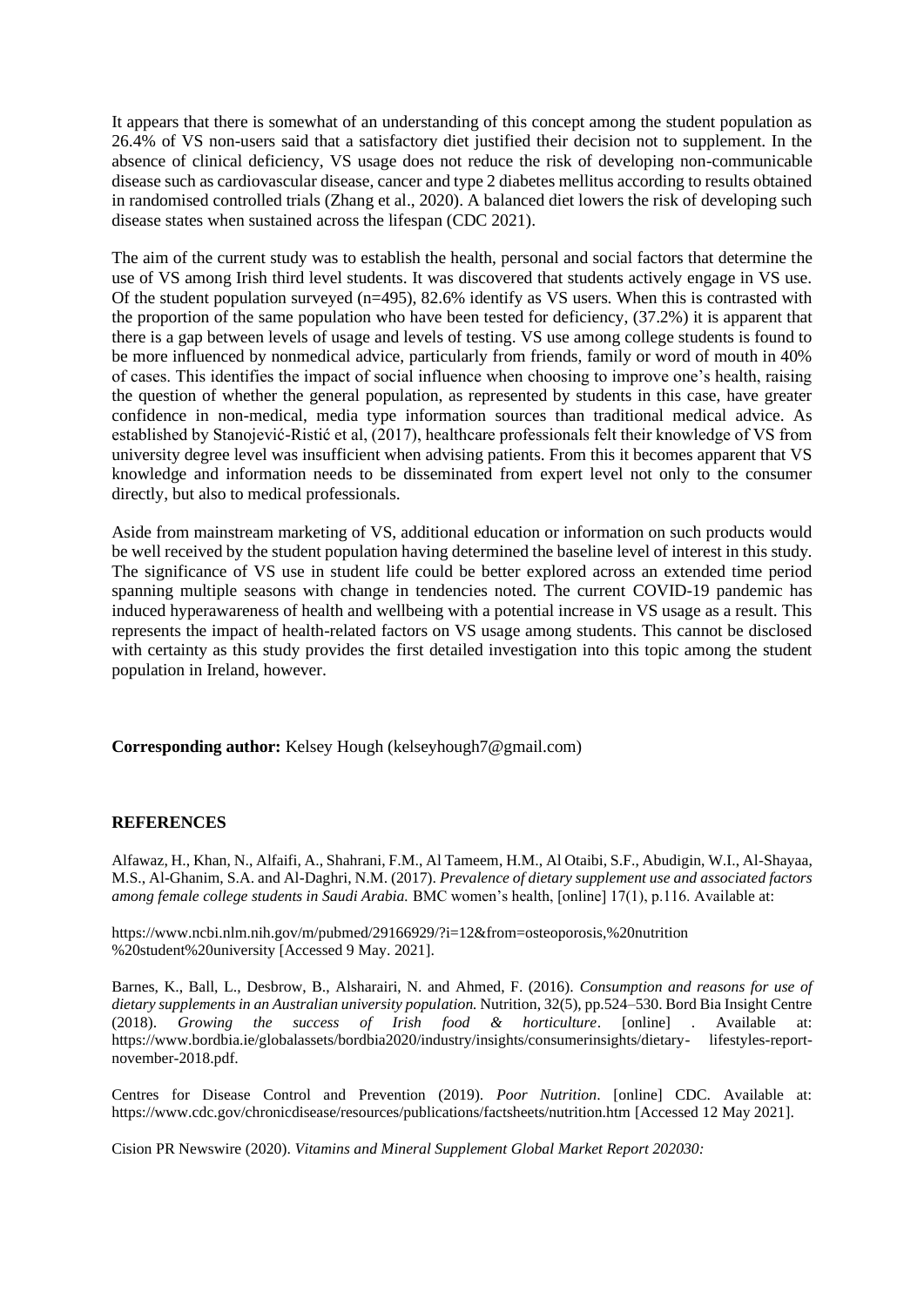*COVID-19 Implications and Growth.* [online] [www.prnewswire.com. Av](http://www.prnewswire.com/)ailable at: https:/[/www.prnewswire.com/news-releases/vitamins-and-mineral-supplement-globalmarket-report-](http://www.prnewswire.com/news-releases/vitamins-and-mineral-supplement-globalmarket-report-)

2020-30-covid-19-implications-and-growth-301096914.html#:~:text=The%20global%20vitamins%20and% 20mineral [Accessed 15 Apr. 2021].

Dickinson A, MacKay D. *Health habits and other characteristics of dietary supplement users: a review.* Nutr J. 2014;13:14. Published 2014 Feb 6. doi:10.1186/1475-2891-13-14

European Commission (2008). EU Register of nutrition and health claims made on foods (v.3.6).

[online] ec.europa.eu. Available at: https://ec.europa.eu/food/safety/labelling\_nutrition/claims/register/public/ [Accessed 7 April. 2021].

European Health Safety Authority (2017). Dietary Reference Values for nutrients Summary report.

EFSA Supporting Publications, 14(12).

Food Safety Authority of Ireland (2020). *The Safety of Vitamins and Minerals in Food Supplements - Establishing Tolerable Upper Intake Levels and a Risk Assessment Approach for Products Marketed in Ireland (Revision 2).*  Food Safety Authority of Ireland.

Frame LA, Fischer JP, Geller G, Cheskin LJ. *Use of Placebo in Supplementation StudiesVitamin D Research Illustrates an Ethical Quandary.* Nutrients. 2018;10(3):347. Published 2018 Mar 13. doi:10.3390/nu10030347

Frey, A., Hoffmann, I. and Heuer, T. (2017). *Characterisation of vitamin and mineral supplement users differentiated according to their motives for using supplements: results of the German National Nutrition Monitoring (NEMONIT).* Public Health Nutrition, 20(12), pp.2173–2182.

Grandviewresearch.com (2018) *Dietary Supplement Market Size, Analysis industry report 2018-2024*. [Online]. Available at: [https://www.grandviewresearch.com/industryanalysis/dietary-supplements-](https://www.grandviewresearch.com/industry-analysis/dietary-supplements-market) [market.](https://www.grandviewresearch.com/industry-analysis/dietary-supplements-market)

Gray, AM, Devine, P & Lloyd, K 2006, *University Student Food Attitudes and Behaviour Survey.* Unknown.

Harris R. Lieberman, Bernadette P. Marriott, Christianna Williams, Daniel A. Judelson, Ellen L. Glickman, Paula J. Geiselman, Laura Dotson, Caroline R. Mahoney (2015) *'Patterns of dietary supplement use among college students'*,Clinical Nutrition,Volume 34 (Issue 5,2015,Pages 976- 985,ISSN 0261- 5614),https://doi.org/10.1016/j.clnu.2014.10.010.

https:/[/www.sciencedirect.com/science/article/pii/S0261561414002623 \[A](http://www.sciencedirect.com/science/article/pii/S0261561414002623)ccessed 27 April 2021]. Joint Committee on Health (2021). *Report on addressing Vitamin D deficiency as a Public Health measure in Ireland.*  Page 9. Available at:

https://data.oireachtas.ie/ie/oireachtas/committee/dail/33/joint\_committee\_on\_health/reports/2 [021/2021-04-](https://data.oireachtas.ie/ie/oireachtas/committee/dail/33/joint_committee_on_health/reports/2021/2021-04-07_report-on-addressing-vitamin-d-deficiency-as-a-public-health-measure-in-ireland_en.pdf) 07 report-on-addressing-vitamin-d-deficiency-as-a-public-health-measure- inireland en.pdf [Ac](https://data.oireachtas.ie/ie/oireachtas/committee/dail/33/joint_committee_on_health/reports/2021/2021-04-07_report-on-addressing-vitamin-d-deficiency-as-a-public-health-measure-in-ireland_en.pdf)cessed; 25 May 2021.

McCartney D.M, Byrne D.G. (2020) *Optimisation of Vitamin D Status for Enhanced Immuno- protection against COVID-19. Irish Medical Journal.* Available at:https:/[/www.imj.ie/wp-](http://www.imj.ie/wp-) content/uploads/2020/04/Optimisationof-Vitamin-D-Status-forEnhanced-Immuno-protection- Against-Covid-19.pdf (Accessed: 27 April 2021).

O'Sullivan M, Nic Suibhne T, Cox G, Healy M, O'Morain C. *High prevalence of vitamin D insufficiency in healthy Irish adults.* Ir J Med Sci. 2008 Jun;177(2):131-4. doi:10.1007/s11845-008-0129-z. Epub 2008 Feb 15. PMID: 18274816.

Stanojević-Ristić, Z., Stević, S., Rašić, J., Valjarević, D., Dejanović, M. and Valjarević, A. (2017). *Influence of pharmacological education on perceptions, attitudes and use of dietary supplements by medical students*. BMC Complementary and Alternative Medicine, 17(1).